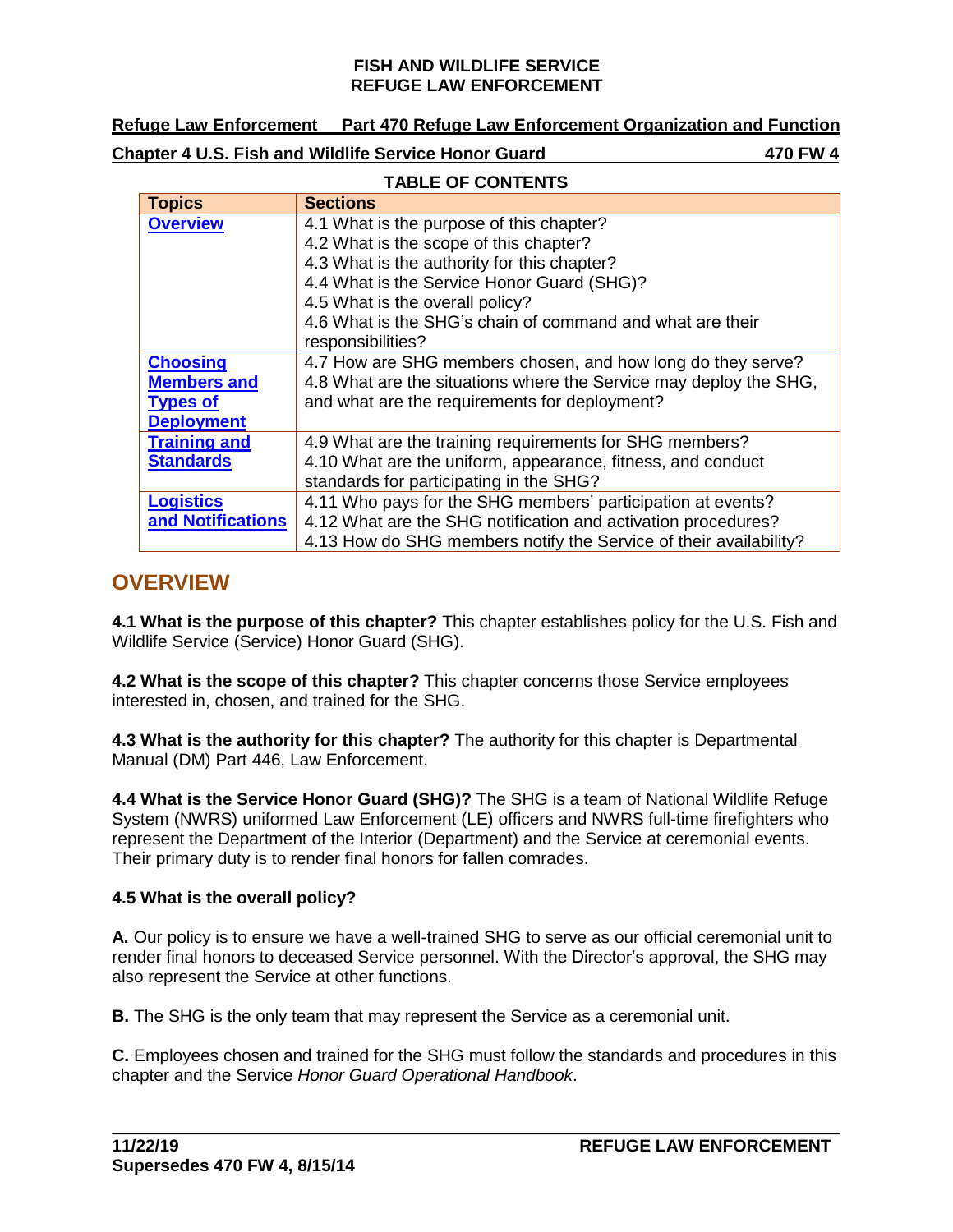**Refuge Law Enforcement Part 470 Refuge Law Enforcement Organization and Function Chapter 4 U.S. Fish and Wildlife Service Honor Guard 470 FW 4**

**4.6 What is the SHG's chain of command and what are their responsibilities?** See Table 4-1. **Table 4-1: Responsibilities for the SHG program**

| rable 4-1. Responsibilities for the SHG program |                                                                                         |  |
|-------------------------------------------------|-----------------------------------------------------------------------------------------|--|
| These employees                                 | Are responsible for                                                                     |  |
| A. Director                                     | (1) Ensuring we have a well-trained SHG in place, and                                   |  |
|                                                 |                                                                                         |  |
|                                                 | (2) Approving deployment of the SHG for events other than the                           |  |
|                                                 | death of a Service LE officer (e.g., death of a retired LE officer, a                   |  |
|                                                 | ceremonial event organized in remembrance of a tragic                                   |  |
|                                                 | incident).                                                                              |  |
| <b>B. The Chief, Division</b>                   | (1) Overseeing the SHG;                                                                 |  |
| of Refuge Law                                   |                                                                                         |  |
| <b>Enforcement (DRLE)</b>                       | (2) Appointing (in coordination with the Deputy Chief, DRLE) an                         |  |
|                                                 | Honor Guard Commander and Deputy Commander from the                                     |  |
|                                                 | ranks of the Guard, and approving the appointments of the                               |  |
|                                                 | Logistics Officer and Training Officer;                                                 |  |
|                                                 |                                                                                         |  |
|                                                 | (3) Coordinating with the Commander and the Deputy Chief,<br>DRLE to:                   |  |
|                                                 | (a) Select new SHG members, and                                                         |  |
|                                                 | (b) Develop, approve, and maintain standard operating<br>procedures (SOPs);             |  |
|                                                 | (4) Determining the events and types of response the SHG will<br>provide; and           |  |
|                                                 | (5) Notifying the Commander when services are needed.                                   |  |
| C. The Deputy Chief,<br><b>DRLE</b>             | (1) Providing administrative and coordination support for the<br>SHG,                   |  |
|                                                 | (2) Serving as the central point of contact for the SHG,                                |  |
|                                                 | (3) Ensuring SHG members are properly trained,                                          |  |
|                                                 | (4) Overseeing the SHG's budget,                                                        |  |
|                                                 | (5) Working with the Chief, DRLE and the Commander to<br>develop and maintain SOPs, and |  |
|                                                 | (6) Assuming all responsibilities of the Chief, DRLE when he/she<br>is not available.   |  |
| D. The SHG                                      | (1) Serving as a member of the SHG while working closely with                           |  |
| <b>Commander</b>                                | the Chief, DRLE and the Deputy Chief, DRLE to ensure:                                   |  |
|                                                 | (a) Training, equipment, and supplies are adequate; and                                 |  |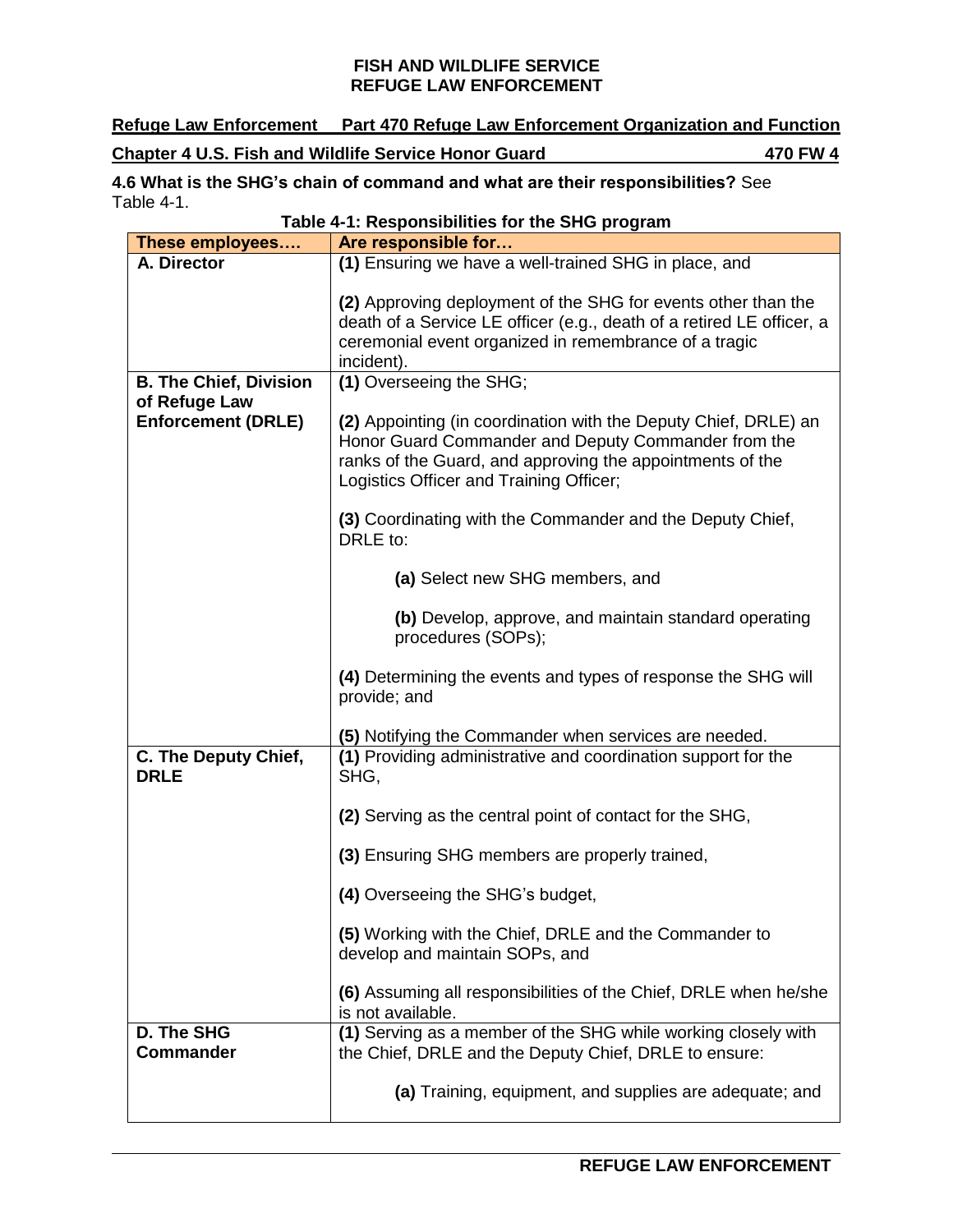| <b>Refuge Law Enforcement</b>                | Part 470 Refuge Law Enforcement Organization and Function                                                                                                                                                                            |
|----------------------------------------------|--------------------------------------------------------------------------------------------------------------------------------------------------------------------------------------------------------------------------------------|
|                                              | <b>Chapter 4 U.S. Fish and Wildlife Service Honor Guard</b><br>470 FW 4                                                                                                                                                              |
| These employees                              | Are responsible for                                                                                                                                                                                                                  |
|                                              | (b) SHG members are properly trained and prepared for<br>service;                                                                                                                                                                    |
|                                              | (2) Working with the Chief, DRLE to appoint a Deputy<br>Commander from the ranks of the SHG;                                                                                                                                         |
|                                              | (3) Assigning an Officer-in-Charge from the ranks of the SHG for<br>each assignment and working with that officer to ensure<br>adequate resources are available to accomplish the mission;                                           |
|                                              | (4) Assigning a Logistics Officer from the ranks of the SHG, with<br>the approval of the Chief, DRLE;                                                                                                                                |
|                                              | (5) Assigning a Training Officer from the ranks of the SHG, with<br>the approval of the Chief, DRLE;                                                                                                                                 |
|                                              | (6) Serving as the point of contact for SHG members to help to<br>resolve technical issues related to SOPs and training; and                                                                                                         |
|                                              | (7) Designating and notifying SHG members for specific<br>ceremonial events.                                                                                                                                                         |
| <b>E. The SHG Deputy</b><br><b>Commander</b> | (1) Serving as a member of the SHG and working closely with<br>the Commander to ensure that all SHG members are properly<br>trained and accounted for,                                                                               |
|                                              | (2) Assisting the Commander in identifying needs for the SHG,<br>and                                                                                                                                                                 |
|                                              | (3) Assuming the duties of the Commander if he/she is not<br>available.                                                                                                                                                              |
| F. Officer-in-Charge of<br>an Event          | (1) Working closely with the Commander and Deputy<br>Commander to coordinate SHG attendance and activities for a<br>specific event;                                                                                                  |
|                                              | (2) Working with the Deputy Chief, DRLE, the Commander, and<br>the Logistics Officer to establish the details of a ceremony and to<br>ensure appropriate resources (personnel, ceremonial props,<br>etc.) are planned and available; |
|                                              | (3) Meeting with event organizers as necessary;                                                                                                                                                                                      |
|                                              | (4) Ensuring SHG members have adequate rehearsal and<br>organizing rehearsal times and locations before the event;                                                                                                                   |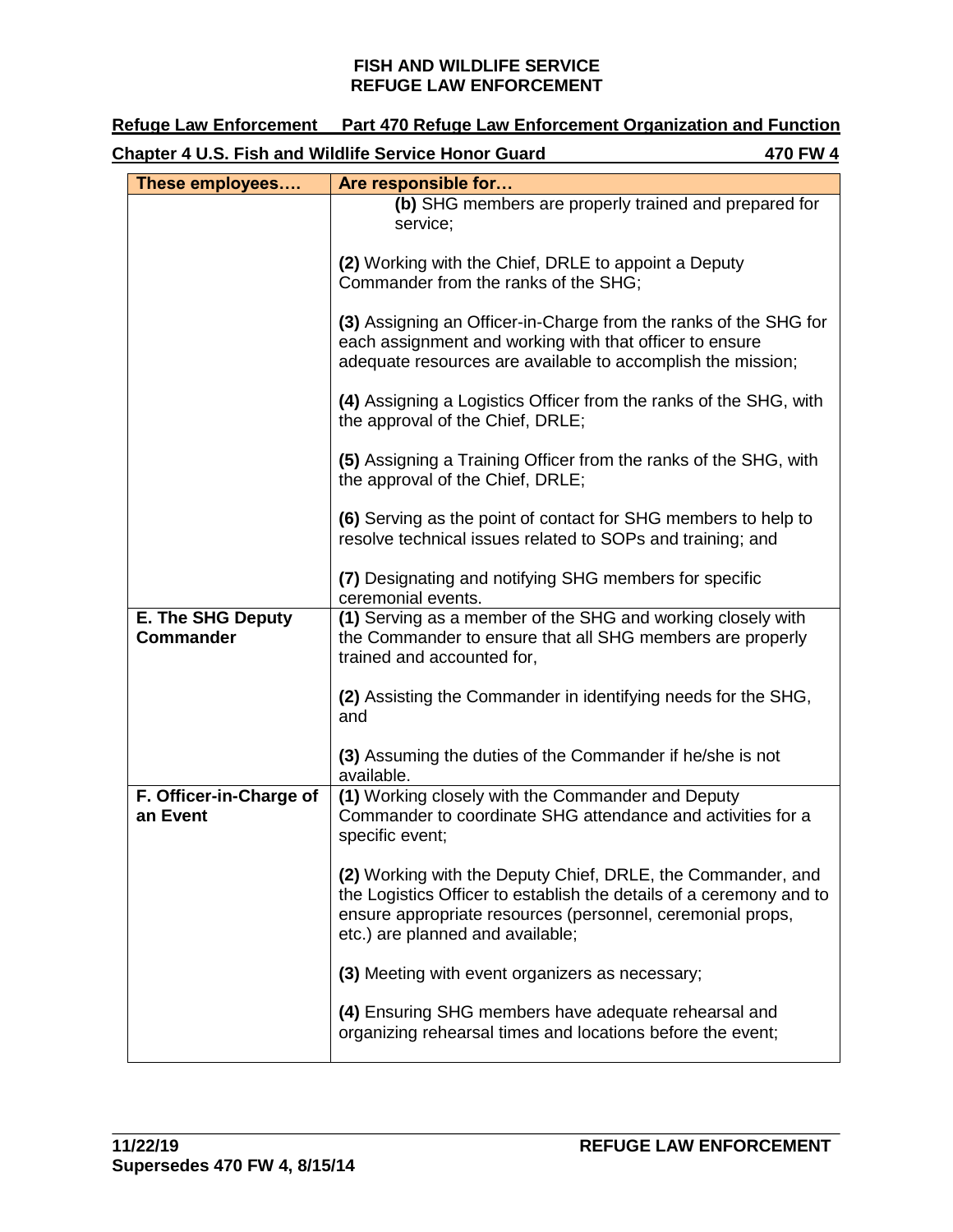| <b>Refuge Law Enforcement</b>                               | Part 470 Refuge Law Enforcement Organization and Function                                                                                                                           |          |
|-------------------------------------------------------------|-------------------------------------------------------------------------------------------------------------------------------------------------------------------------------------|----------|
| <b>Chapter 4 U.S. Fish and Wildlife Service Honor Guard</b> |                                                                                                                                                                                     | 470 FW 4 |
| These employees                                             | Are responsible for                                                                                                                                                                 |          |
|                                                             | (5) Leading SHG members during the viewing, service (funeral,<br>memorial, or gravesite), or other function and ensuring officers<br>follow SOPs;                                   |          |
|                                                             | (6) Ensuring the SHG fulfills all appointments and commitments<br>they were assigned for an event;                                                                                  |          |
|                                                             | (7) Serving as a liaison when the SHG is working with other<br>agencies at an event;                                                                                                |          |
|                                                             | (8) Coordinating with Service personnel who work with the family<br>members of the deceased according to SOPs and the direction<br>of the Chief, DRLE; and                          |          |
|                                                             | (9) Delegating, when necessary, duties to other members of the<br>SHG to ensure successful completion of a particular mission.                                                      |          |
| <b>G. Logistics Officer</b>                                 | (1) Serving as a member of the SHG while working closely with<br>the Commander and Deputy Commander to ensure the logistics<br>are planned and efficiently executed;                |          |
|                                                             | (2) Coordinating purchases, travel arrangements, and<br>acquisitions for the SHG;                                                                                                   |          |
|                                                             | (3) Working with the Commander and Deputy Commander to<br>notify SHG members about deployments and training; and                                                                    |          |
|                                                             | (4) Assisting the Commander and Deputy Commander with other<br>activities as needed.                                                                                                |          |
| <b>H. Training Officer</b>                                  | Serving as a member of the SHG while working closely with the<br>Commander and Deputy Commander to ensure fair and<br>equitable basic and semi-annual training for all SHG members. |          |

# <span id="page-3-0"></span>**CHOOSING MEMBERS AND TYPES OF DEPLOYMENT**

## **4.7 How are SHG members chosen, and how long do they serve?**

**A.** Whenever a new SHG member is needed, the Chief, DRLE asks the Regional Refuge LE Chiefs to nominate officers from their Regions, and the Chief of the NWRS Branch of Fire Management to nominate firefighters. Nominees must complete the *Service Honor Guard Application* (FWS Form 3-1769). The Service maintains a minimum of 24 active duty SHG members at all times.

**B.** The Chief, DRLE, in coordination with the Commander of the SHG and the Deputy Chief, DRLE, selects SHG members.

**C.** Officers, firefighters, and their supervisors must make a minimum commitment of 3 years of service. Officers and firefighters must also complete required training (see [section 4.9\)](#page-5-1).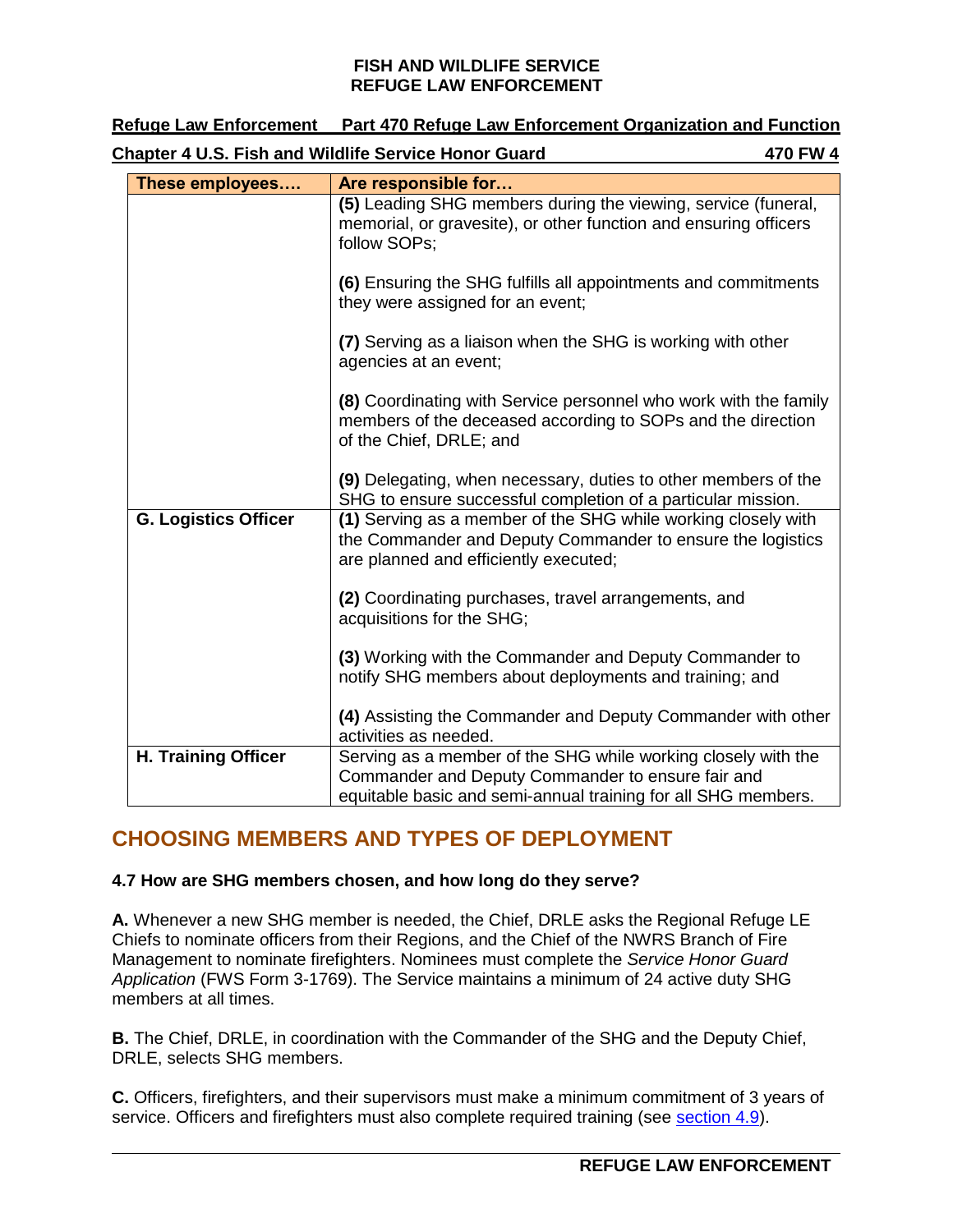## **Refuge Law Enforcement Part 470 Refuge Law Enforcement Organization and Function Chapter 4 U.S. Fish and Wildlife Service Honor Guard 470 FW 4**

**D.** After completing 3 years of service, an SHG member may continue to serve or leave in good standing. If an officer wants to continue to serve as a reserve member, we may call upon him or her to serve if necessary and pending supervisory approval and appropriate training. If an SHG member leaves in good standing, he/she may keep the SHG badge and uniform. See chapter 3 of the Service *Honor Guard Operational Handbook* for more information on reserve and retired officers.

## **4.8 What are the situations where the Service may deploy the SHG, and what are the requirements for deployment?**

**A. Deployment Types:** Following are the situations in which the Service deploys the SHG (see the Service's *Honor Guard Operational Handbook* for requirements and ceremonies for each situation and for information about additional potential deployments):

**(1)** *Death of a Service LE officer:* Deceased, active-duty Service LE officers receive ceremonial honors regardless of whether they die in the line of duty or not.

**(2)** *Death of a Service firefighter or Wildlife Inspector in the line of duty:* A Regional Director may request ceremonial honors through the Chief, DRLE, and subject to the Director's approval.

**(3)** *Peace Officers' Memorial Day:* May 15th of each year is designated Peace Officers' Memorial Day, which is part of "Police Week." At the discretion of the Chief, DRLE, SHG members who are LE officers may represent the Service by attending Police Week ceremonies.

**(4)** *National Fallen Firefighters Memorial Weekend*: The National Fallen Firefighters Foundation sponsors this weekend in early October. At the discretion of the Chief, DRLE, SHG members who are firefighters may represent the Service by attending ceremonies.

**(5)** *Other ceremonies and events:* The SHG must be available to perform in a ceremonial capacity when called upon by the Director.

**(6)** *Emergency requests:* The Director may call upon the SHG to mobilize for emergency requests.

**B. Processing a Request for the SHG**: If a Regional office, duty station manager, or other organization wants to request the SHG at an event, they must contact the Chief, DRLE or call the Serious Incident Reporting number (**1-888-519-3606**).

**(1)** The Chief, DRLE will seek the Director's approval.

**(2)** Upon approval, the Chief, DRLE, or his/her designee, must advise the Commander and Deputy Commander as soon as possible to begin planning for deployment.

**(3)** The SHG chain of command (i.e., the Deputy Chief, DRLE, Commander and Deputy Commander, Officer-in-Charge, and Logistics Officer) must arrange for appropriate resources needed for the ceremony and coordinate directly with event organizers to fulfill the mission.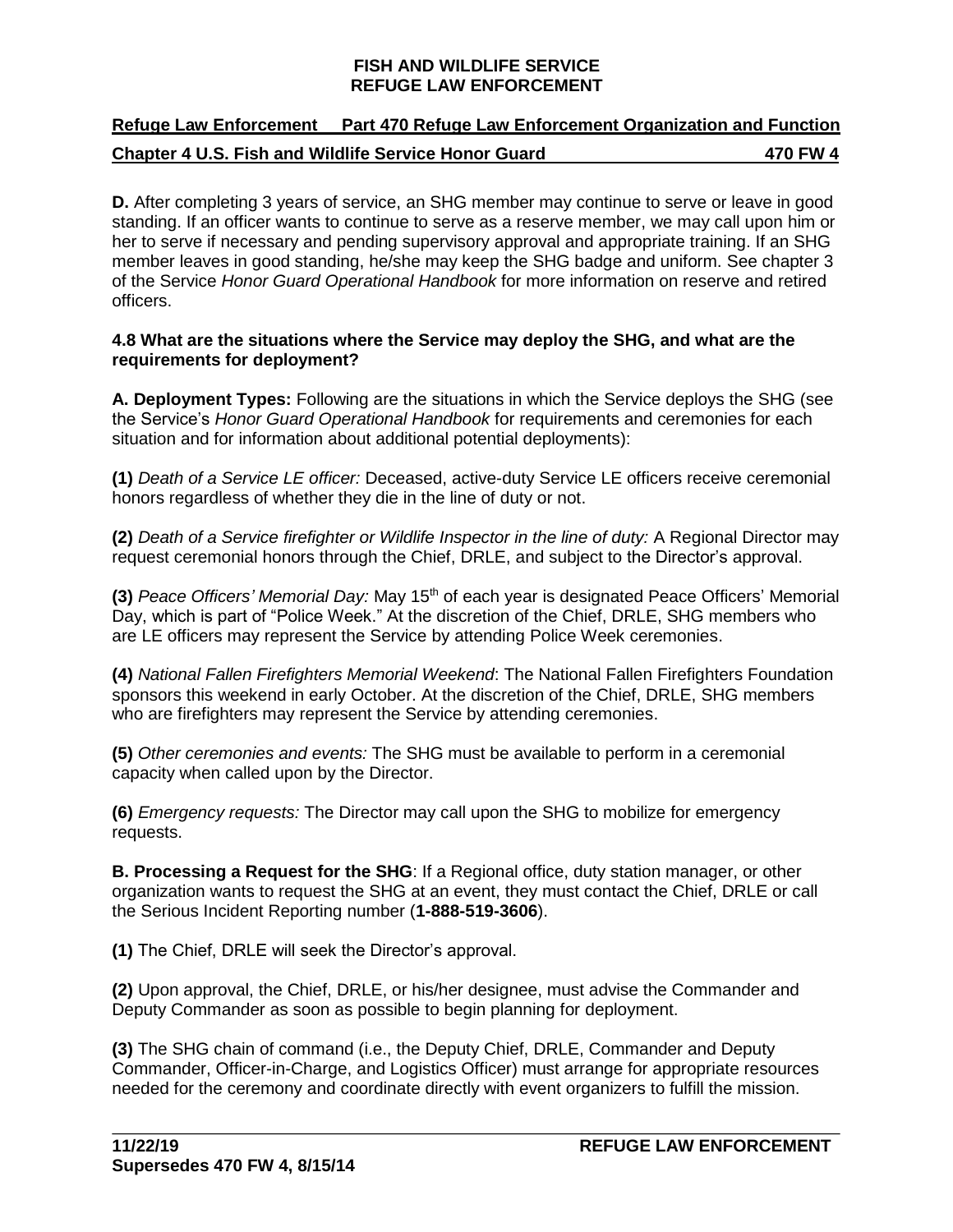**Refuge Law Enforcement Part 470 Refuge Law Enforcement Organization and Function Chapter 4 U.S. Fish and Wildlife Service Honor Guard 470 FW 4**

## <span id="page-5-0"></span>**TRAINING and STANDARDS**

## <span id="page-5-1"></span>**4.9 What are the training requirements for SHG members?**

**A. Basic training:** Because of the complexity of the work and the need for the highest level of performance, new SHG members must attend basic training before beginning to serve.

**(1)** New SHG members must complete a minimum of 80 hours of formal SHG training, which Service SHG Training Officers conduct.

**(2)** New members may obtain training, in addition to the minimum 80 hours, through other law enforcement agencies, such as the U.S. Border Patrol or the U.S. military.

**B. Biannual training:** After the initial 80 hours of training, SHG members must meet as a team and train for a minimum of 40 hours twice a year to maintain proficiency in ceremonial deployment. This training may take place at ceremonies or during other events. The Deputy Chief, DRLE must approve biannual training. The Service's *Honor Guard Operational Handbook*  describes training requirements in more detail.

**(1)** *Wearing a training uniform:* Whenever SHG members are in training status or representing the SHG at an informal meeting, they must wear the appropriate training uniform (see the Service *Honor Guard Operational Handbook*). This is necessary to ensure members are recognizable as Service employees and SHG members. It also ensures a uniform appearance that preserves the dignity of the team.

**(2)** *Notifying officials about training:* The Commander, Deputy Commander, and Officer-in-Charge must notify necessary officials when training is taking place (e.g., event organizers, local law enforcement, security personnel, etc.). Because officers practice with firearms, this ensures that anyone who may observe the training understands and recognizes the officers as members of the SHG.

**4.10 What are the uniform, appearance, fitness, and conduct standards for participating in the SHG?** Because of the SHG's unique mission, the Service requires high standards of appearance. SHG members must appear as "one face" so as not to distract grieving family members by an individual officer's appearance.

**A. Uniform:** The SHG uniform is unique. SHG members performing ceremonial duty must wear the uniform as described in the Service *Honor Guard Operational Handbook*. (See section 4.9B(1) for information about the training uniform.)

**B. Appearance:** During ceremonial events, SHG members must meet the appearance standards in the Service *Honor Guard Operational Handbook*.

**C. Fitness:** SHG members must demonstrate a minimum physical fitness level annually as described in the Service *Honor Guard Operational Handbook*.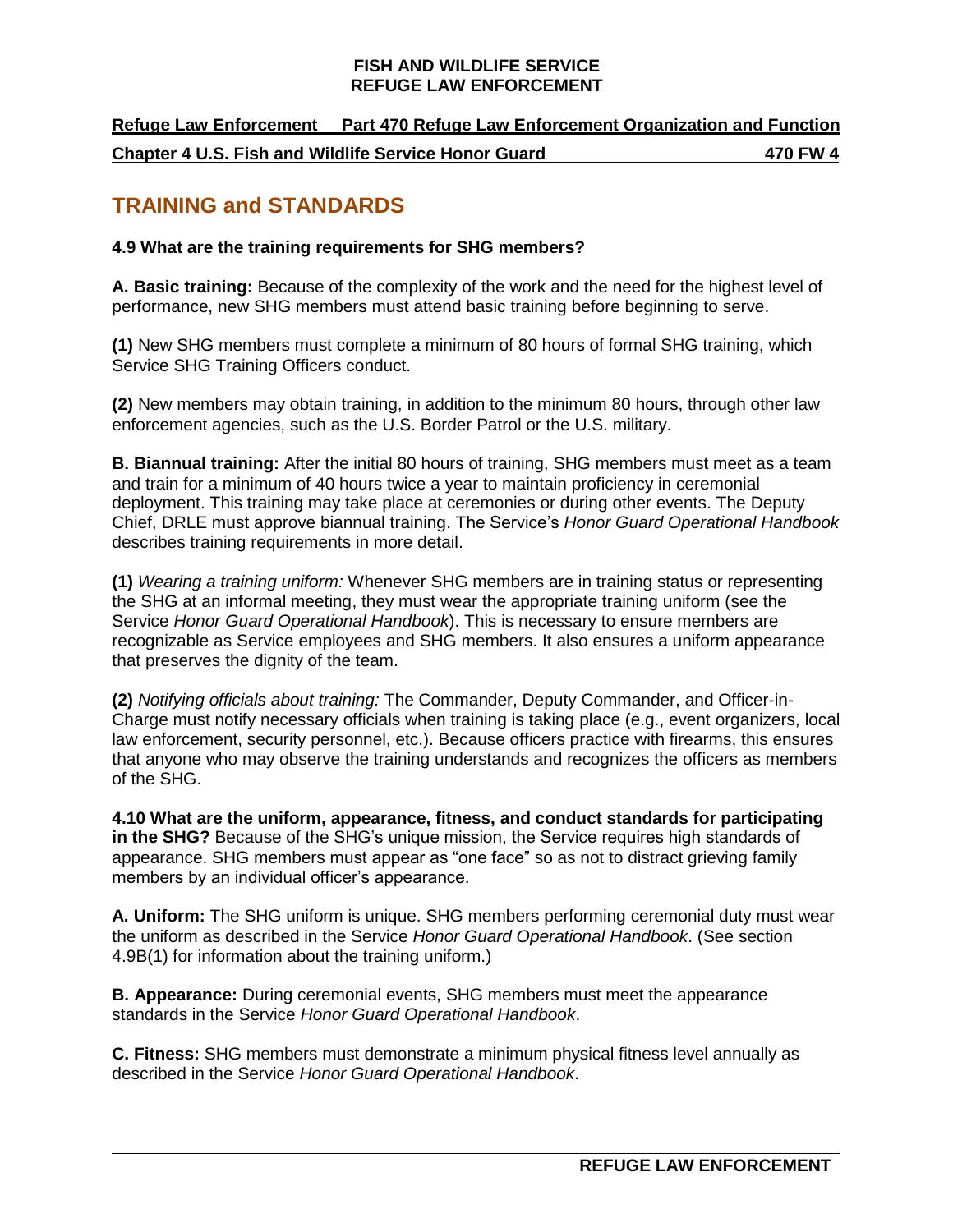| <b>Refuge Law Enforcement</b>                               | <b>Part 470 Refuge Law Enforcement Organization and Function</b> |
|-------------------------------------------------------------|------------------------------------------------------------------|
| <b>Chapter 4 U.S. Fish and Wildlife Service Honor Guard</b> | 470 FW 4                                                         |

**D. Conduct and Performance:** SHG members must adhere to all conduct laws, rules, regulations, and policies that the Department and the Service establish.

**(1)** The Chief, DRLE, in consultation with the Commander of the SHG, will review any allegations of misconduct and poor performance on the part of an SHG member on a case-bycase basis.

**(2)** He/she may suspend or remove SHG members based on conduct and performance-related issues or investigations. We do not consider the suspension or removal of an SHG member to be punitive in nature. Membership to the SHG and participation in SHG duties are voluntary and are not a condition of employment.

**E. Special Conditions of Membership for Firefighters:** To maintain consistency in SHG members' training and conduct standards, firefighter applicants must meet the following standards:

**(1)** *Fitness*: Prior to applying for the SHG, firefighter applicants must make arrangements with a Regional Health and Fitness Coordinator to demonstrate a required physical fitness level as described in the Service *Honor Guard Operational Handbook.*

**(2)** *Firearm Safety:* SHG members must perform ceremonial duties while handling a functioning rifle. Before applying for the SHG, firefighter applicants must attend a firearms safety or hunter safety course and attach the certificate of completion to their Service Honor Guard Applications (FWS Form 3-1769).

**(3)** *Domestic Violence Disclosure*: The Lautenberg Amendment to the Gun Control Act of 1968 makes it unlawful for any person, including a Federal employee, who has been convicted of a misdemeanor crime of domestic violence to ship, transport, possess, or receive firearms or ammunition. Because SHG members must perform ceremonial duties while handling a functioning rifle, a firefighter applicant must complete a Domestic Violence Disclosure form (see [Exhibit 1, 442 FW](https://www.fws.gov/policy/e1442fw5.pdf) 5) and attach it to his/her Service Honor Guard Application (FWS Form 3- 1769). (LE officers have already completed this disclosure as part of their employment requirements.)

# <span id="page-6-0"></span>**LOGISTICS and NOTIFICATIONS**

## **4.11 Who pays for the SHG members' participation at events?**

**A.** The NWRS national office pays for SHG's participation at required events (see section 4.8A). This includes training costs, travel, and equipment.

**B.** If an event is a special request and does not involve the death of an employee or retired employee, the Director may require that the requesting office (Regional office, duty station, etc.) pay for the SHG's participation.